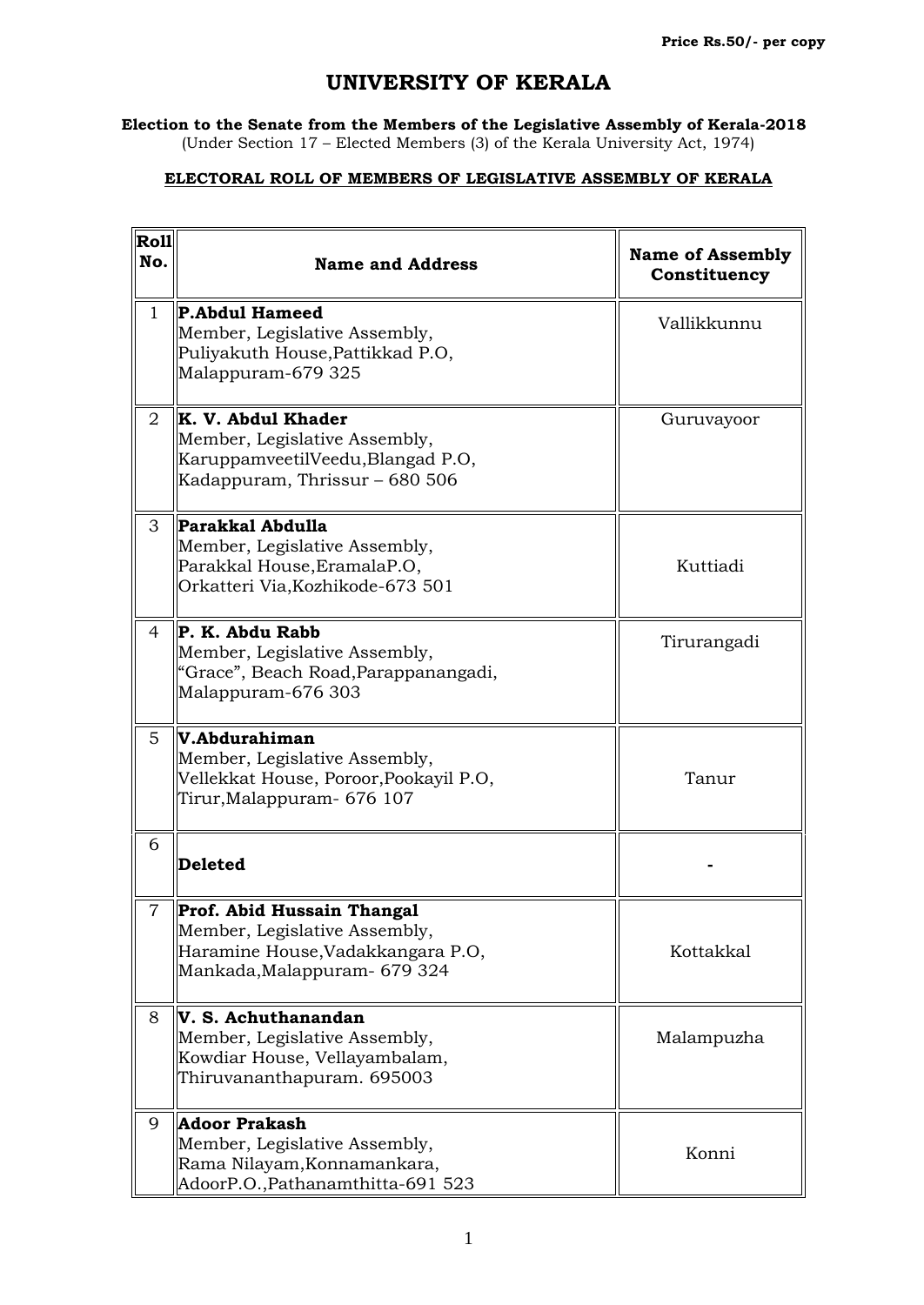| 10 | T.A. AhammedKabeer<br>Member, Legislative Assembly,                                                                                              | Mankada        |
|----|--------------------------------------------------------------------------------------------------------------------------------------------------|----------------|
|    | Thazneem, Thaiyyakath, 57- Unity<br>Road, Changampuzha Nagar, Kochi-682 033.                                                                     |                |
| 11 | <b>P. Aisha Potti</b><br>Member, Legislative Assembly,<br>Sreesankaram, Padinjattinkara,<br>Kottarakkara - P.O., Kollam-691 506                  | Kottarakkara   |
|    | 12   Manjalamkuzhi Ali<br>Member, Legislative Assembly,<br>Manjalamkuzhi<br>House, Panangangara, Ramapuram P.O, Malappuram-<br>679 321           | Perinthalmanna |
| 13 | Anil Akkara<br>Member, Legislative Assembly,<br>Akkarapattiakkal House,<br>Puranattukara P.O., Thrissur- 680 551                                 | Wadakkancherry |
| 14 | <b>A.P.Anil Kumar</b><br>Member, Legislative Assembly,<br>Sreelakam, Thazhvaram Road,<br>Malappuram P.O, Malappuram-676 505.                     | Wandoor        |
| 15 | Anoop Jacob<br>Member, Legislative Assembly,<br>Neyyar Block – 7C, Legislator's Hostel,<br>Thiruvananthapuram- 695033.                           | Piravom        |
|    | $16$   <b>K.Ansalan</b><br>Member, Legislative Assembly,<br>VattavilaPuthenVeedu, Vazhuthur,<br>NeyyattinkaraP.O,<br>Thiruvananthapuram-695 121. | Neyyattinkara  |
| 17 | <b>Antony John</b><br>Member, Legislative Assembly,<br>Kumbappillil House, KozhipillyP.O,<br>Kothamangalam, Ernakulam-686 691.                   | Kothamangalam  |
| 18 | $\ P.V.Anvar\ $<br>Member, Legislative Assembly,<br>Camp Office, Nilambur<br>Malappuram-679329.                                                  | Nilambur       |
| 19 | <b>Anwar Sadath</b><br>Member, Legislative Assembly,<br>Oolikara House, Parambayam,<br>Nedumbassery P.O. Chengamanad,<br>Ernakulam - 683 585     | Aluva          |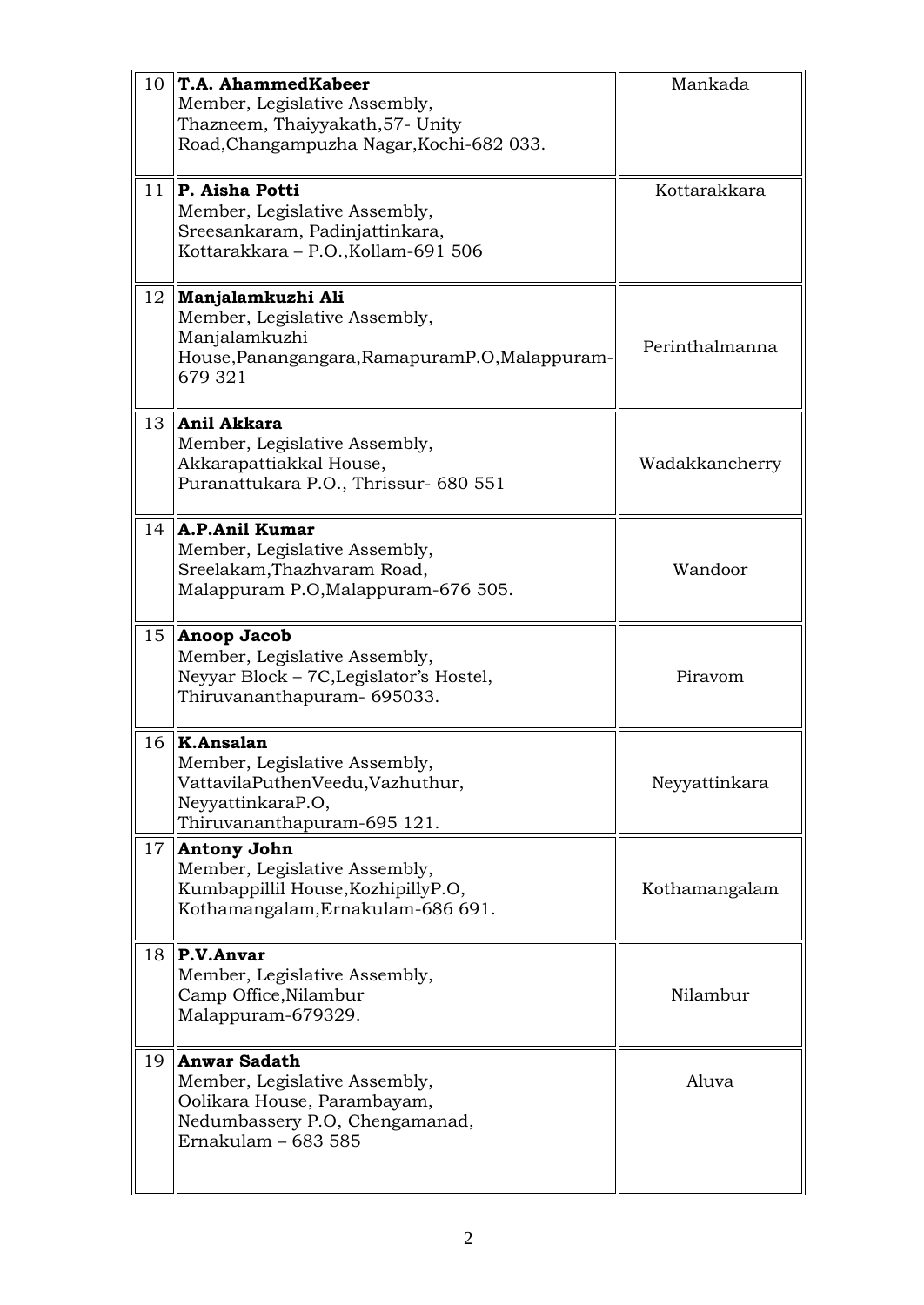| 20 | A. M. Ariff<br>Member, Legislative Assembly,<br>Arunyam, Iravukadu Ward,<br>Thiruvampady P.O, Alappuzha-688 002                                                                                                                       | Aroor              |
|----|---------------------------------------------------------------------------------------------------------------------------------------------------------------------------------------------------------------------------------------|--------------------|
| 21 | Prof.K.U.Arunan<br>Member, Legislative Assembly,<br>Kumbalaparambil House,<br>Edathiruthy P.O, Thrissur-680 703.                                                                                                                      | Irinjalakkuda      |
| 22 | C.K.Asha<br>Member, Legislative Assembly,<br>KiranNivas, Kudavechoor P.O,<br>Vaikom,Kottayam-686 144.                                                                                                                                 | Vaikom(SC)         |
| 23 | K.Babu<br>Member, Legislative Assembly,<br>Sreedhalam, Pezhumpara,<br>Chathamangalam.P.O,<br>Nenmara-678 508                                                                                                                          | Nenmara            |
| 24 | II.C. Balakrishnan<br>Member, Legislative Assembly,<br>IllathumoolaVeedu, Valad P.O,<br>Thalapuzha, Mananthavady,<br>Wayanad - 670 644                                                                                                | Sulthanbathery(ST) |
| 25 | A.K.Balan!<br>Minister for Welfare of Scheduled Castes, Scheduled<br>Tribes, Backward Classes, Law, Culture and<br>Parliamentary Affairs.<br>Pampa, Cliff House Compound,<br>Nanthancode, Kowdiar.P.O.<br>Thiruvananthapuram-695 003. | Tarur(SC)          |
| 26 | $\ V\ $ . T. Balram<br>Member, Legislative Assembly,<br>Rathnalayam, Otalur P.O.<br>Thrithala (Via), Palakkad - 679 534                                                                                                               | Thrithala          |
| 27 | P. K. Basheer<br>Member, Legislative Assembly,<br>"Firdouse", Door No.04/281, Pathapiriuam P.O.<br>Manjeri, Malappuram – 676 123.                                                                                                     | Eranad             |
| 28 | E. S. Bijimol<br>Member, Legislative Assembly,<br>Panthalooparambil, Elappara P.O.<br>Idukki-685 501                                                                                                                                  | Peerumade          |
| 29 | E.Chandrasekharan<br>Minister for Revenue and Housing,<br>Lyndhurst, Devaswom Board Junction,<br>Nanthancode,<br>Thiruvananthapuram-695 003.                                                                                          | Kanhangad          |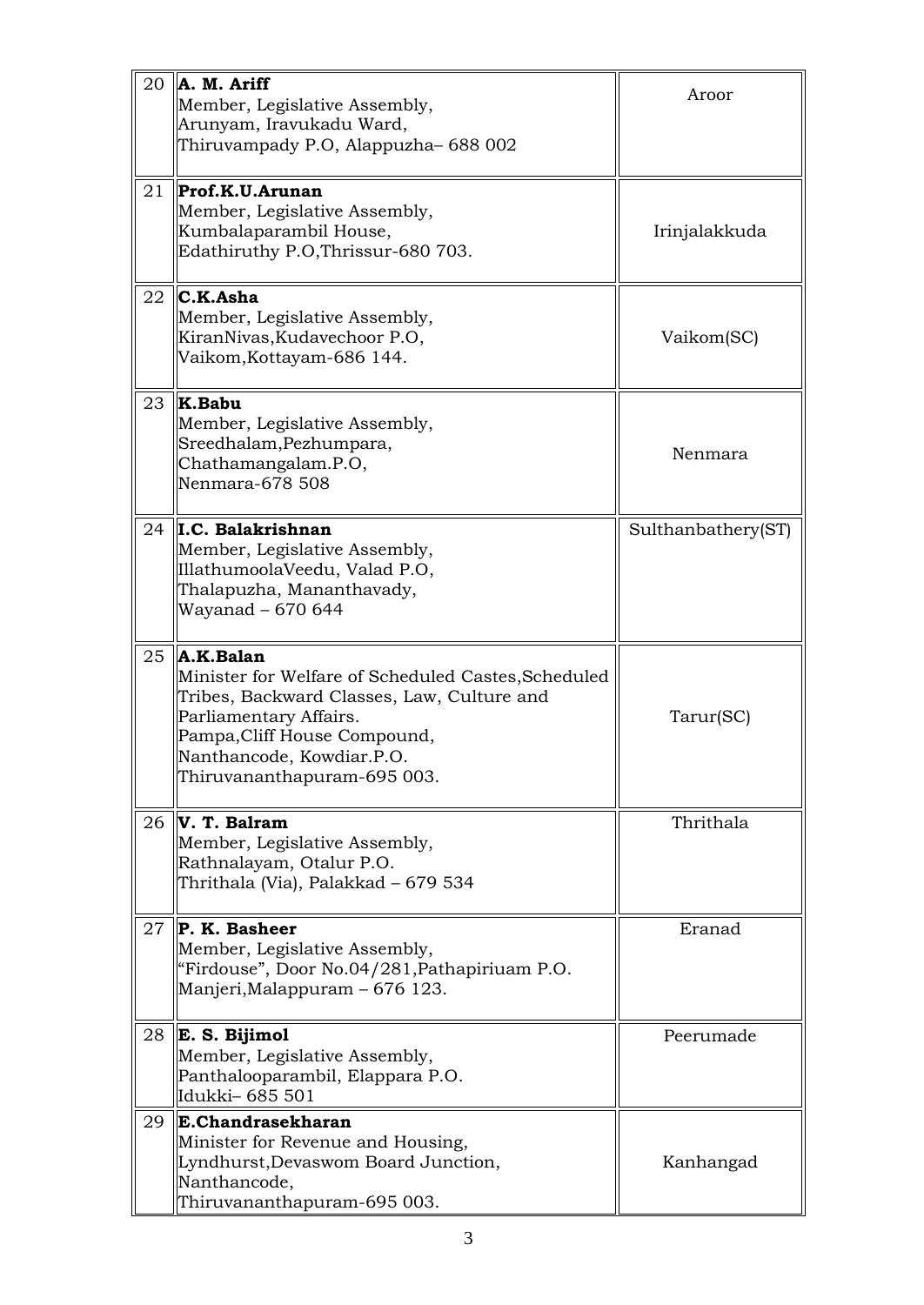| 30 | K. Dasan<br>Member, Legislative Assembly,<br>"Nikunjam", Muchukunnu P.O.<br>Koyilandy(Via), Kozhikode - 673 307                                            | Quilandy     |
|----|------------------------------------------------------------------------------------------------------------------------------------------------------------|--------------|
| 31 | <b>B. D. Devassy</b><br>Member, Legislative Assembly,<br>Brahmakulath, Kunnikkuru House,<br>Konoor, Palamury, Nalukettu P.O.<br>Thrissur– 680 308          | Chalakkudy   |
| 32 | C. Divakaran<br>Member, Legislative Assembly,<br>Deepam, ERA 118, Thottam,<br>ManacaudP.O.<br>Thiruvananthapuram – 695 009                                 | Nedumangad   |
| 33 | V.K.Ibrahim Kunju<br>Member, Legislative Assembly,<br>"Periyar Crescent", Bylane 3,<br>Siva Temple Road,<br>Thottakkattukara, Aluva,<br>Ernakulam-683 108. | Kalamassery  |
| 34 | <b>Eldho Abraham</b><br>Member, Legislative Assembly,<br>Meppurath House, ThrikkalathoorP.O.<br>Muvattupuzha, Ernakulam-683 541.                           | Muvattupzha  |
| 35 | <b>Eldose P Kunnapillil</b><br>Member, Legislative Assembly,<br>Perumbavoor House,<br>Near K.S.R.T.C Bus Stand,<br>Perumbavoor P.O, Ernakulam- 683 542.    | Perumbavoor  |
| 36 | <b>K. B. Ganesh Kumar</b><br>Member, Legislative Assembly,<br>"Zindagi", KRA-144,<br>KudappanakkunnuP.O,<br>Thiruvananthapuram – 695 013                   | Pathanapuram |
| 37 | Geetha Gopi<br>Member, Legislative Assembly,<br>Kakkatt House, Deshabhimani Road,<br>Guruvayoor P.O, Thrissur, Pin-680 101                                 | Nattika(SC)  |
| 38 | <b>George M. Thomas</b><br>Member, Legislative Assembly,<br>Mekattukunnel House,<br>Panampilavu P.O, Thiruvambady, Kozhikode, PIN-<br>673 603.             | Thiruvambady |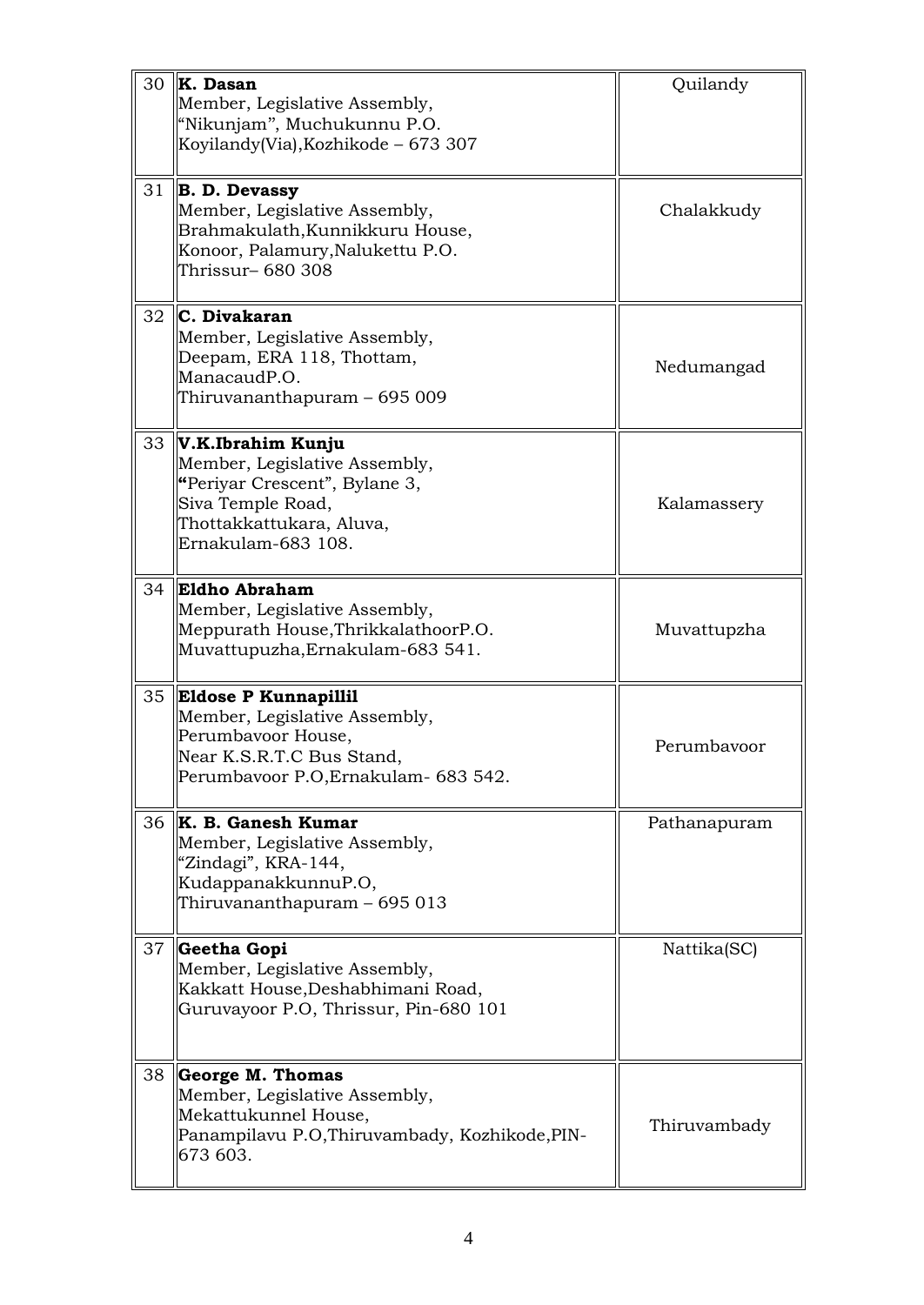| 39 | $\ P. C. George\ $<br>Member, Legislative Assembly,<br>Plathottam, AruvithuraP.O,                                                              | Poonjar          |
|----|------------------------------------------------------------------------------------------------------------------------------------------------|------------------|
|    | Erattupetta-2, Kottayam-686 122.                                                                                                               |                  |
| 40 | Chittayam Gopakumar<br>Member, Legislative Assembly,<br>"Shangrila", Konnamankara,<br>Adoor.P.O, Pathanamthitta-691 523.                       | Adoor(SC)        |
| 41 | $\mathbb{IC}.$ K.Hareendran<br>Member, Legislative Assembly,<br>Sindhooram, Maruthoor,<br>Koottapana, Neyyattinkara-695 121.                   | Parassala        |
| 42 | Hibi Eden<br>Member, Legislative Assembly,<br>Ambatt House, Deshabhimani Road,<br>KaloorP.O, Kochi - 682 017                                   | Eranakulam       |
| 43 | $\ T.V.$ Ibrahim<br>Member, Legislative Assembly,<br>Athanikkal, VellurP.O, Pookottur,<br>Malappuram-676 517.                                  | Kondotty         |
| 44 | Dr.K.T.Jaleel<br>Ministerfor Higher Education and Minority<br>Welfare, Ganga, Cantonment<br>Compound, Vikas Bhavan P.O,<br>Thiruvananthapuram. | Thavanur         |
| 45 | <b>James Mathew</b><br>Member, Legislative Assembly,<br>Sukrutham, Ramatheru,<br>Pallikunnu P.O, Kannur - 670 004                              | Taliparamba      |
| 46 | G. S. Jayalal<br>Member, Legislative Assembly,<br>Krishnasmruthy, Chirakkara P.O,<br>Kollam – 691 578                                          | Chathannoor      |
| 47 | Dr. N. Jayaraj<br>Member, Legislative Assembly,<br>Indeevaram, Champakara P.O.<br>Karukachal, Kottayam- 686 540                                | Kanjirappally    |
| 48 | E.P.Jayarajan <br>Minister for Industries, Sports and Youth Affair,<br>"Jaisons"Aroli.P.O.<br>Pappinissery, Kannur-670 566.                    | Mattannur        |
| 49 | John Fernandez<br>Member, Legislative Assembly,<br>"Ninavu", PavumbaiMoola,<br>Edakochi.P.O.Ernakulam-682 010.                                 | Nominated Member |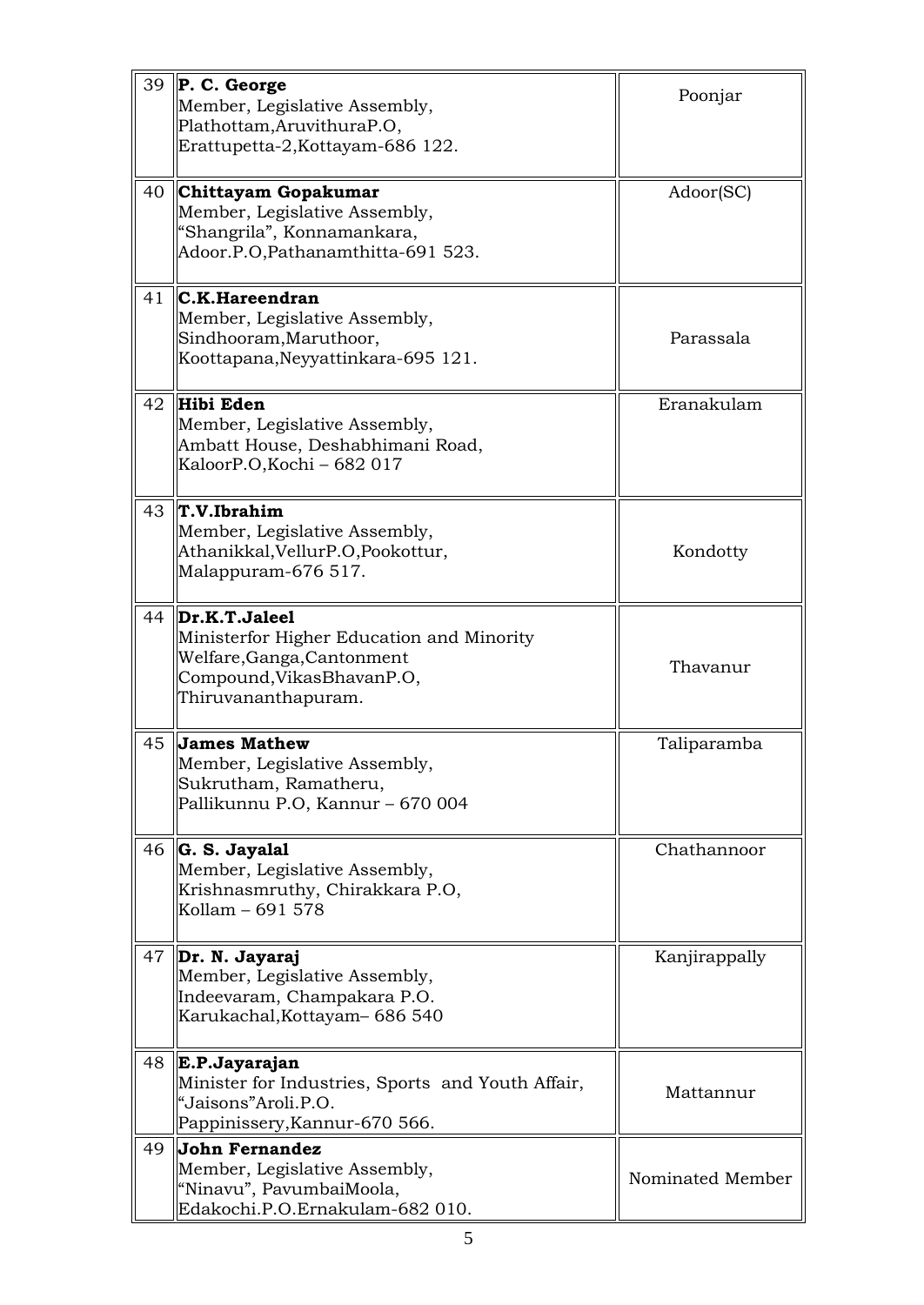| 50 | $\vert K.C.Joseph \vert$<br>Member, Legislative Assembly,<br>Congress House, Indira Bhavan,<br>Sreekandapuram, Kannur - 670631                   | Irikkur          |
|----|--------------------------------------------------------------------------------------------------------------------------------------------------|------------------|
| 51 | $\ P.J.J$ oseph<br>Member, Legislative Assembly,<br>"Palathinal House", PurappuzhaP.O.<br>Thodupuzha, Idukki-685 583.                            | Thodupuzha       |
| 52 | V.Joy<br>Member, Legislative Assembly,<br>"Sadhavanam",<br>Near SN Mission Hospital,<br>Puthanchanda, VarkalaP.O.<br>Thiruvananthapuarm-695 141. | Varkala          |
| 53 | O.R.Kelu <br>Member, Legislative Assembly,<br>OlancheryPuthenmittom,<br>Kattikulam.P.O.Wayanad-670 646                                           | Mananthavady(ST) |
| 54 | K.N.A. Khader<br>Member, Legislative Assembly,<br>Kannanvil House, Ottathara,<br>KodurP.O., Malappuram 676504                                    | Vengara          |
| 55 | C. Krishnan<br>Member, Legislative Assembly,<br>Cherootta House, Vellur P.O.,<br>Payyannur, Kannur-670 307                                       | Payyannur        |
| 56 | $\ $ K. Krishnanutty<br>Member, Legislative Assembly,<br>Ezhuthanikalam, VilayodiP.O.,<br>Chittur, Palakkad-678 103.                             | Chittur          |
| 57 | $\ $ K. Kunhiraman<br>Member, Legislative Assembly,<br>Alakode, Pakkam P.O.,<br>Bekal Fort (via), Kasargod - 671 316                             | Udma             |
| 58 | Kovoor Kunjumon<br>Member, Legislative Assembly,<br>CharuvilayilVeedu, Kovoor,<br>Arinalloor P.O, Kollam - 690 538                               | Kunnathur(SC)    |
| 59 | V.K.C.Mammed Koya<br>Member, Legislative Assembly,<br>"Prabha", Kodinattumukku,<br>OlavannaP.O, Kozhikode-673 019.                               | Beypore          |
| 60 | C. Mammutty<br>Member, Legislative Assembly,<br>Crescent Manzil, Karakkamala P.O,<br>Mananthavady, Wayanad-670 645                               | Tirur            |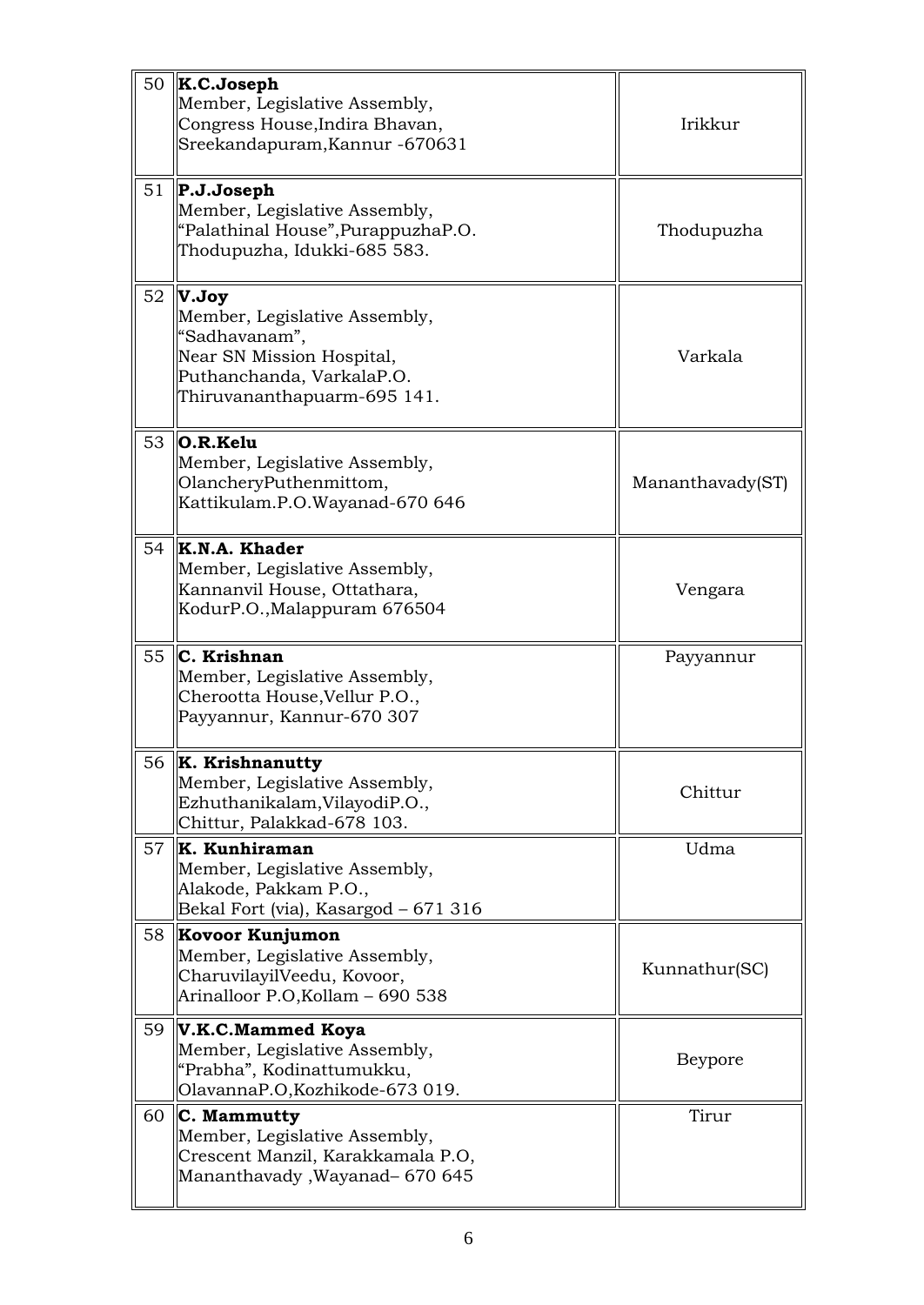| 61 | $\ $ K.M.Mani<br>Member, Legislative Assembly,<br>Karingozhackal House,<br>PalaP.O, Kottayam- 686 575.                                          | Pala            |
|----|-------------------------------------------------------------------------------------------------------------------------------------------------|-----------------|
| 62 | M.M.Mani<br>Minister for Electricity,<br>"Xanadu", Vazhuthacaud,<br>Thiruvananthapuram-695 014.                                                 | Udumbanchola    |
| 63 | Mathew T. Thomas<br>Minister for Water Resources,<br>"Prasanth"<br>Cliff House Compound, Nanthancode,<br>Thiruvananthapuram-695 003.            | Thiruvalla      |
| 64 | K.J.Maxy<br>Member, Legislative Assembly,<br>$C.C-16/1741(9/1043),$<br>Konnoth House, Thoppumpady,<br>Kochi-682 005.                            | Kochi           |
| 65 | J.Mercykutty Amma<br>Minister for Fisheries, Harbour Engineering and<br>Cashew Industry,<br>"Ushus"Nanthancode,<br>Thiruvananthapuram- 695 003. | Kundara         |
| 66 | A.C.Moideen<br>Minister for Local Self Governments,<br>"Periyar"Near Cliff House,<br>Nanthancode,<br>Thiruvananthapuram-695 003.                | Kunnamkulam     |
| 67 | Mons Joseph<br>Member, Legislative Assembly,<br>Narimattom House, Poozhikkol P.O.<br>Kaduthuruthy, Kottayam - 686 604                           | Kaduthuruthy    |
| 68 | Muhammed MuhassinP.<br>Member, Legislative Assembly,<br>Puthenpeedikakkel, Kondoorkara.P.O.,<br>Pattambi, Palakkad-679 313.                     | Pattambi        |
| 69 | M.Mukesh<br>Member, Legislative Assembly,<br>SreeMangalam,<br>Anandavalleswaram Nagar-98,<br>Kollam-691 012.                                    | Kollam          |
| 70 | Dr.M.K.Muneer<br>Member, Legislative Assembly,<br>"Mehfil", Jaffarkhan Colony,<br>Mavoor Road, Kozhikode-673 006.                               | Kozhikode South |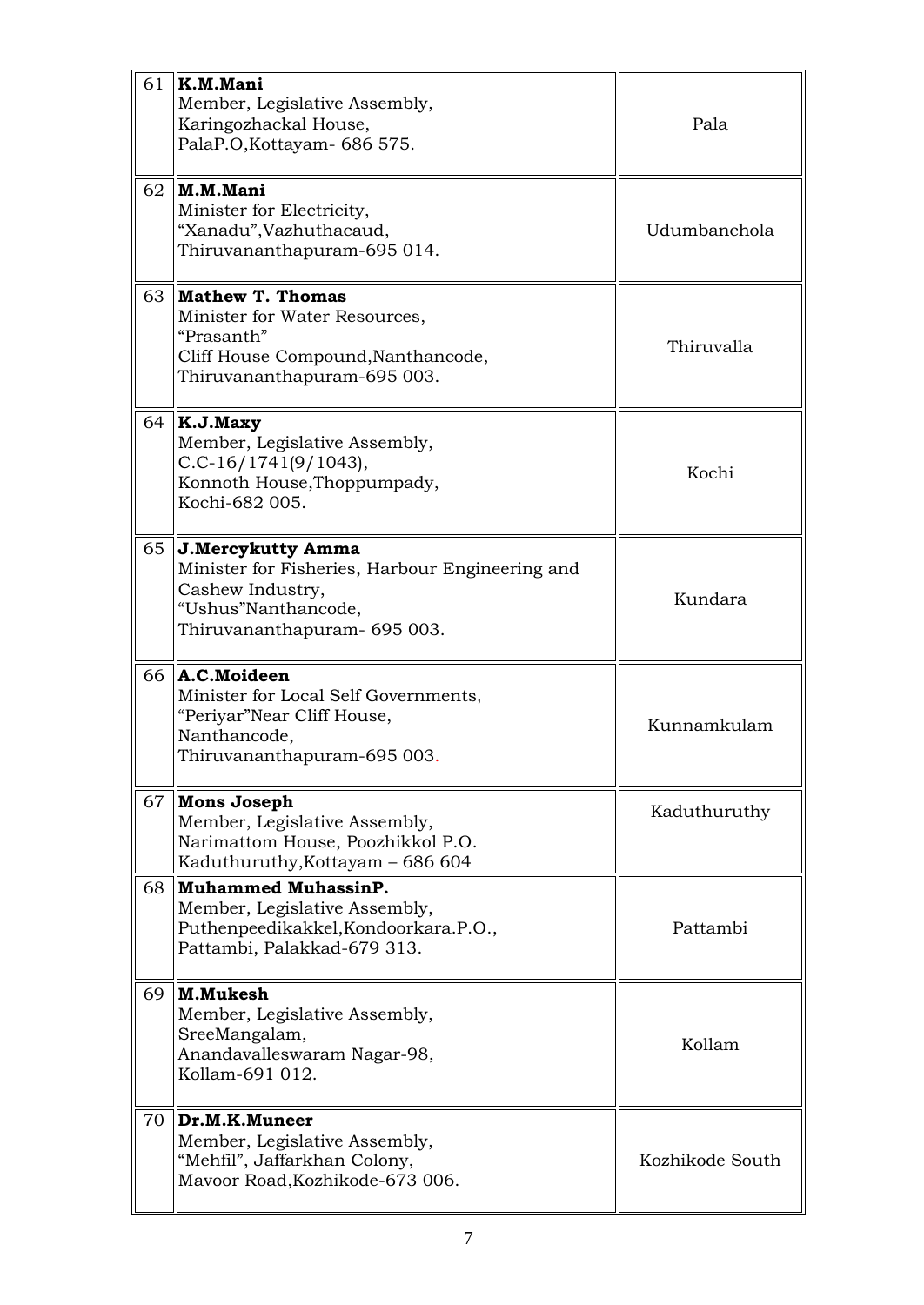| 71 | $\ $ K.Muraleedharan<br>Member, Legislative Assembly,<br>"Jyothis", BNRA-171/A,<br>Bhagavathi Nagar, Kowdiar. P.O.,<br>Thiruvananthapuram-695 003.               | Vattiyoorkavu   |
|----|------------------------------------------------------------------------------------------------------------------------------------------------------------------|-----------------|
| 72 | D.K.Murali<br>Member, Legislative Assembly,<br>"SreeVeedu",<br>AttingalRoad, Venjaramoodu P.O.,<br>Thiruvananthapuram-695 607.                                   | Vamanapuram     |
| 73 | Murali Perunelly<br>Member, Legislative Assembly,<br>Perunelly House,<br>Oorakam, Pathiyarkulangara.P.O.,<br>Parappur(Via), Thrissur-680 552.                    | Manalur         |
| 74 | $\mathsf{IC.K}$ . Nanu<br>Member, Legislative Assembly,<br>KelothThazhakkuniyil House,<br>"Suchithalayam", Railway Station Road,<br>Vadakara, Kozhikode-673 101. | Vadakara        |
| 75 | N. A.Nellikkunnu<br>Member, Legislative Assembly,<br>Bangarakkunnu Road,<br>Nellikkunnu, Kasargod P.O. -671 121                                                  | Kasaragod       |
| 76 | M.Noushad<br>Member, Legislative Assembly,<br>"Thengazhikam"Manakkad,<br>VadakkevilaP.O, Kollam-691 010                                                          | Eravipuram      |
|    | 77 <b>Oommen Chandy</b><br>Member, Legislative Assembly,<br>KarottVallakallil, Puthupally,<br>Kottayam-686 011.                                                  | Puthuppally     |
| 78 | U.R.Pradee<br>Member, Legislative Assembly,<br>Thekkepurakkal House, PallurP.O.,<br>Desamangalam(Via), Thrissur-679 532.                                         | Chlakkara(SC)   |
| 79 | $\parallel$ A.Pradeepkumar<br>Member, Legislative Assembly,<br>"Neelambari", West Hill.P.O.,<br>Kozhikode-673 005.                                               | Kozhikode North |
| 80 | $\ $ K.D.Prasenan<br>Member, Legislative Assembly,<br>"KizhakkumpuramVeedu",<br>KattusseryP.O., Alathur,<br>Palakkad-678 541.                                    | Alathur         |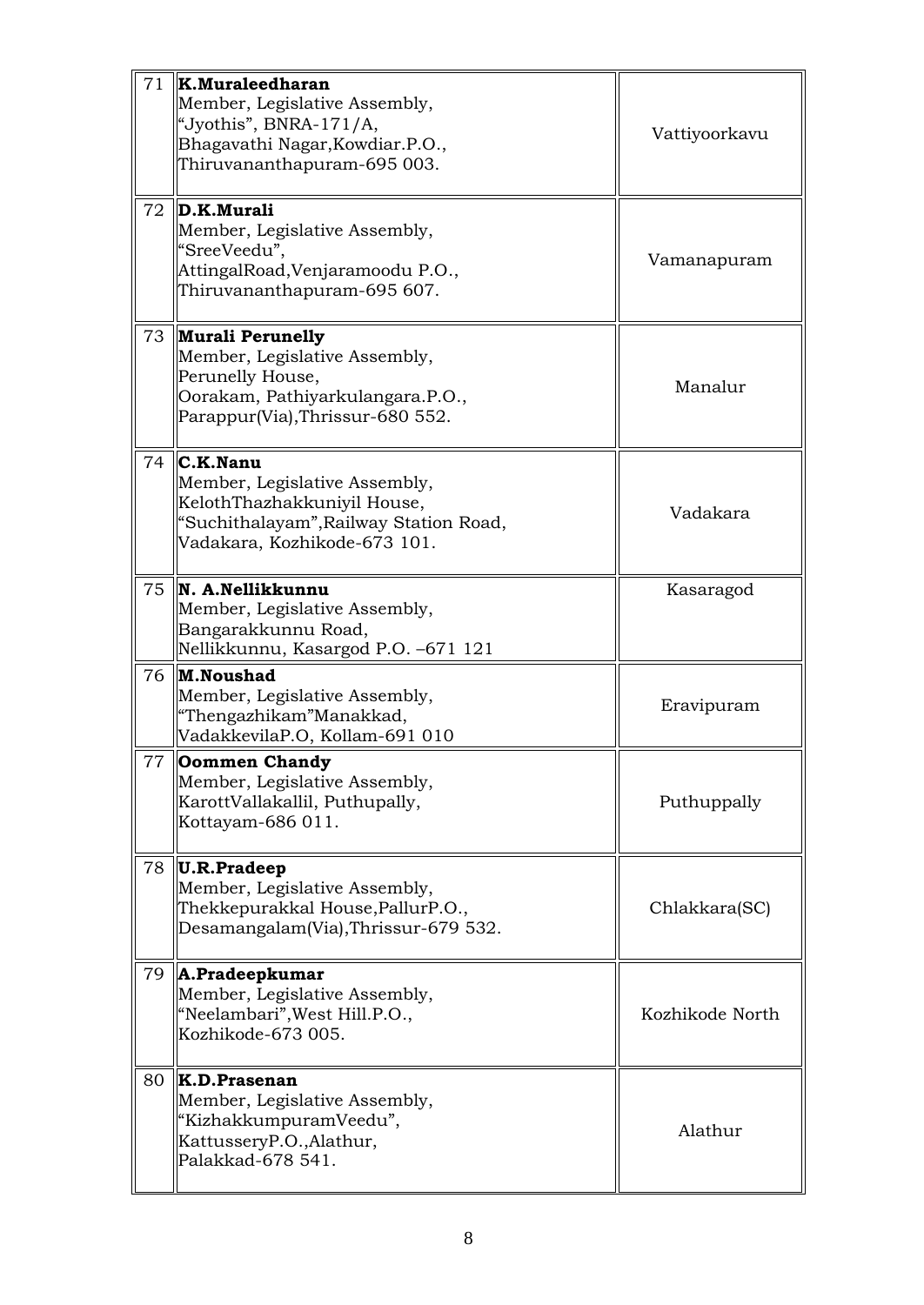| 81 | U.Prathibha<br>Member, Legislative Assembly,<br>Pallinalpada House,<br>ThakazhyP.O.,<br>Alappuzha-688 562.                    | Kayamkulam      |
|----|-------------------------------------------------------------------------------------------------------------------------------|-----------------|
| 82 | Purushan Kadalundi<br>Member, Legislative Assembly,<br>Thanal, Thondayad,<br>Chevarambalam P.O.,<br>Kozhikode - 673 017       | Balusseri(SC)   |
| 83 | Thiruvanchoor Radhakrishnan<br>Member, Legislative Assembly,<br>"Manasa", Kodimatha,<br>Kottayam South P.O, Kottayam-686 013. | Kottayam        |
| 84 | P. T. A. Rahim<br>Member, Legislative Assembly,<br>Misfa, Koduvally P.O,<br>Kozhikode, Pin - 673 572                          | Kunnamangalam   |
| 85 | 0.Rajagopal<br>Member, Legislative Assembly,<br>D-10, SivajiSaphire, Jawahar Nagar,<br>Thiruvananthapuram-695 003.            | Nemom           |
| 86 | M.Rajagopalan <br>Member, Legislative Assembly,<br>"Phoenix", Kayyoor, KayyoorP.O,<br>Cheruvathur(Via), Kasargod-671 313.     | Trikaripur      |
| 87 | K.Rajan<br>Member, Legislative Assembly,<br>Pulikkal House, AnthikadP.O,<br>Thrissur-680 641.                                 | Ollur           |
| 88 | S. Rajendran<br>Member, Legislative Assembly,<br>IkkaBhavan, Ikka Nagar,<br>Munnar, Devikulam, Idukki - 685 612               | Devikulam(SC)   |
| 89 | R. Rajesh<br>Member, Legislative Assembly,<br>Nalloorkulathil, Kollakadavu P.O,<br>Chenganoor, Alappuzha – 690 509            | Mavelikkara(SC) |
| 90 | T.V. Rajesh<br>Member, Legislative Assembly,<br>Kulappuram, Vilayamcode P.O,<br>Kannur - 670 501                              | Kalliasseri     |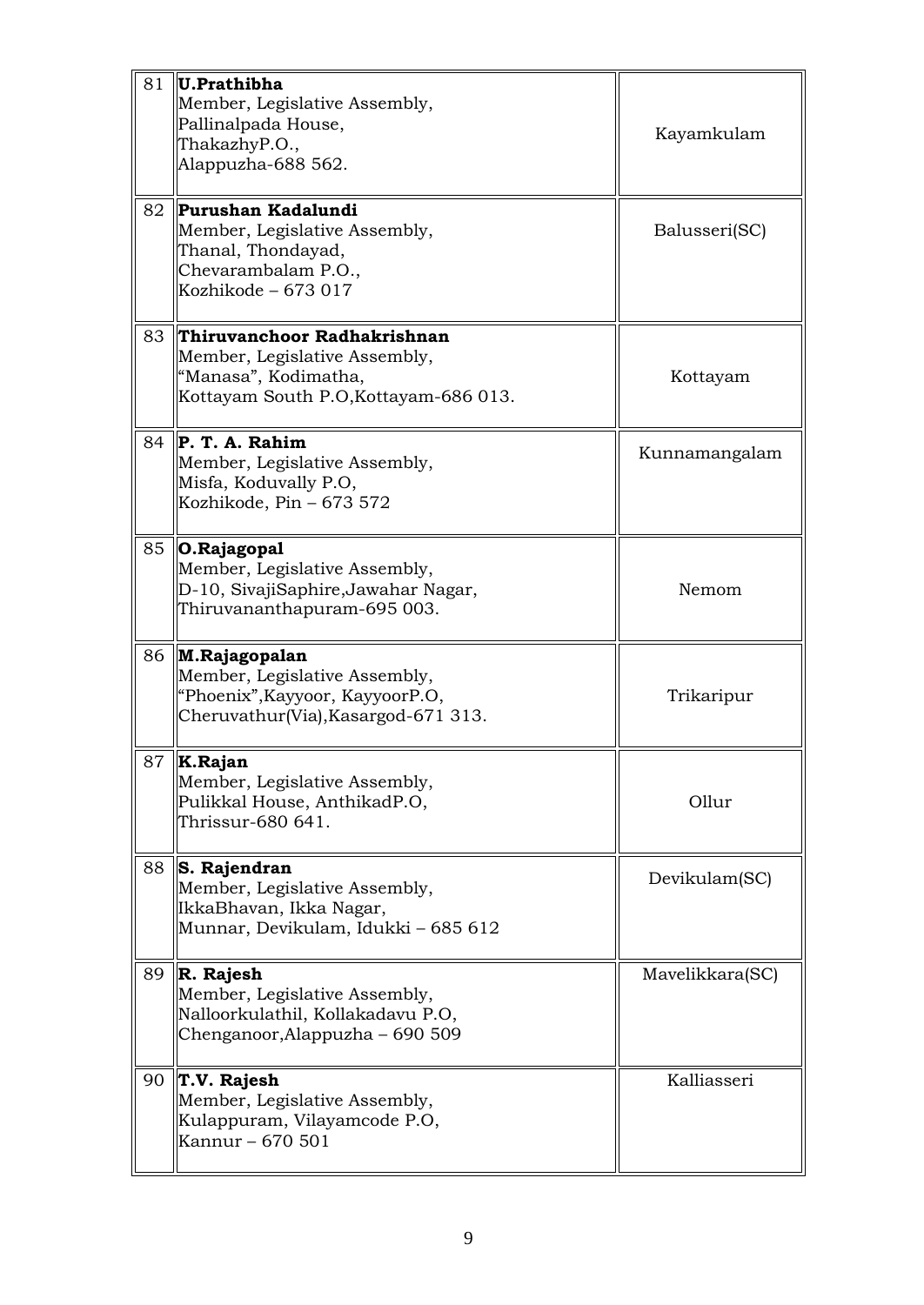| 91 | K.Raju<br>Minister for Forests, Animal Husbandry and Zoos.<br>"Ajantha", Opp. RajBhavan,<br>Vellayambalam,<br>Thiruvananthapuram-695 010.               | Punalur         |
|----|---------------------------------------------------------------------------------------------------------------------------------------------------------|-----------------|
| 92 | Raju Abraham<br>Member, Legislative Assembly,<br>KandanattuVeedu, Angadi P.O,<br>Ranni, Pathanamthitta- 689 674                                         | Ranni           |
| 93 | R.Ramachandran<br>Member, Legislative Assembly,<br>KalathilVeedu, KallelibhagamP.O,<br>Karunagapally, Kollam-690 519.                                   | Karunagapally   |
| 94 | Ramachandran Kadannappalli<br>Minister for Ports, Museums and Archaelogy,<br>"Rose House", Vazhuthacaud,<br>Thiruvananthapuram-695 014.                 | Kannur          |
| 95 | T.P.Ramakrishnan<br>Minister for Labour and Excise,<br>"Essendene",<br>Near Cliff House, Nanthancode,<br>Thiruvananthapuram-695 003.                    | Perambra        |
| 96 | Ramesh Chennithala<br>Leader of Opposition,<br>Cantonment House, Vikas Bhavan P.O,<br>Thiruvananthapuram-695 033.                                       | Haripad         |
| 97 | Mullakkara Retnakaran<br>Member, Legislative Assembly,<br>"Ragam", Ambalakara P.O,<br>Kottarakara, Kollam - 691 532                                     | Chadayamangalam |
| 98 | Prof.C.Raveendranath<br>Minister for General Education,<br>"Pournami", Cliff House Compound,<br>Nanthancode, KowdiarP.O,<br>Thiruvananthapuram-695 003. | Puthukkad       |
| 99 | <b>Karat Razack</b><br>Member, Legislative Assembly,<br>Golden Villa, KoduvallyP.O,<br>Kozhikode-673 572.                                               | Koduvally       |
|    | $100$ Roji.M.John<br>Member, Legislative Assembly,<br>MullanMadakkal House, AyroorP.O, Kurumassery,<br>Ernakulam-683 579.                               | Angamaly        |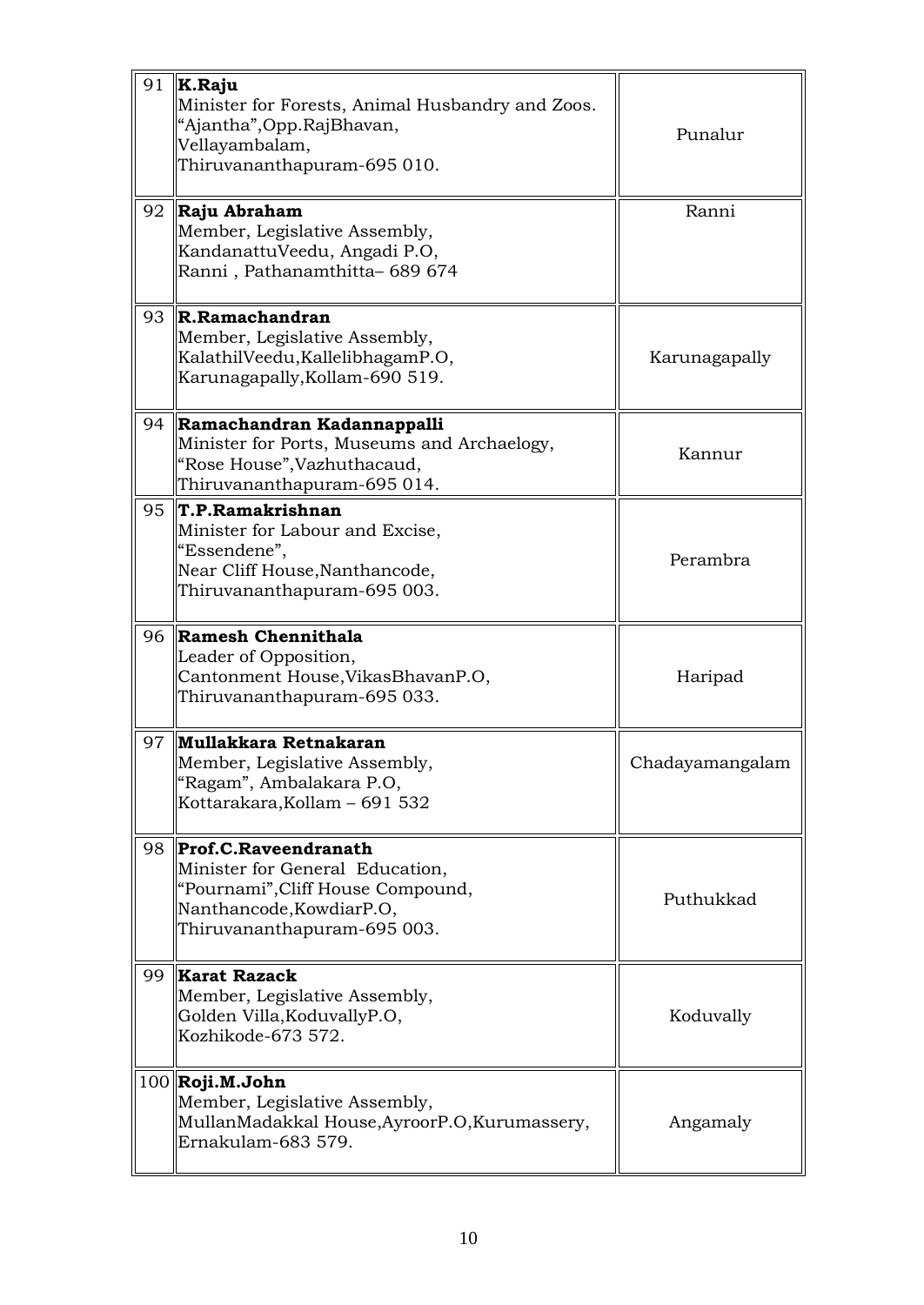| 101 Roshy Augustine<br>Member, Legislative Assembly,<br>Cherunilathuchalil House,<br>Idukki Colony, VazhathopeP.O,<br>lIdukki-685 602.             | Idukki             |
|----------------------------------------------------------------------------------------------------------------------------------------------------|--------------------|
| $102$ K.S.Sabarinadhan<br>Member, Legislative Assembly,<br>"Abhayam", B-21, Sreerangam Lane,<br>SasthamangalamP.O,<br>Thiruvananthapuram-695 010.  | Aruvikkara         |
| $103$ V.P. Sajeendran<br>Member, Legislative Assembly,<br>Vallothiyamala, Kolenchery P.O,<br>Ernakulam - 682 311                                   | Kunnathunad(SC)    |
| 104 Saji Cherian<br>Member, Legislative Assembly,<br>Thengumtharayil, KozhuvaloorP.O,<br>Chengannur-689521.                                        |                    |
| $105$ N. Samsudheen<br>Member, Legislative Assembly,<br>KolappattVeedu, ParavannaP.O,<br>Tirur, Malappuram-676 502.                                | Mannarkad          |
| $106$ S. Sarma<br>Member, Legislative Assembly,<br>"Reshmas', Manappasseril,<br>Perumpadanna, North Paravoor,<br>Ernakulam-683 513.                | Vypeen             |
| $107$   A.K.Saseendran<br>Minister for Transport,<br>"Kaveri", No.6,<br>Eastern Side of Cantonment House, Palayam,<br>Thiruvananthapuram-695 033.  | Elathur            |
| $108$ C.K.Saseendran<br>Member, Legislative Assembly,<br>"Ushus", Ponnada,<br>ManiyankodeP.O,<br>Kalpetta North, Wayanad-673 122.                  | Kalpetta           |
| $109$   P.K.Sasi<br>Member, Legislative Assembly,<br>RadhikaNivas, Kulikkiliyad,<br>KottappuramP.O,<br>Sreekrishnapuram (via)<br>Palakkad-679 518. | Shornur            |
| $110$ V. Sasi<br>Deputy Speaker,<br>"Swathi", Legislature Complex,<br>VikasBhavan.P.O,<br>Thiruvananthapuram- 695 033.                             | Chirayinkeezhu(SC) |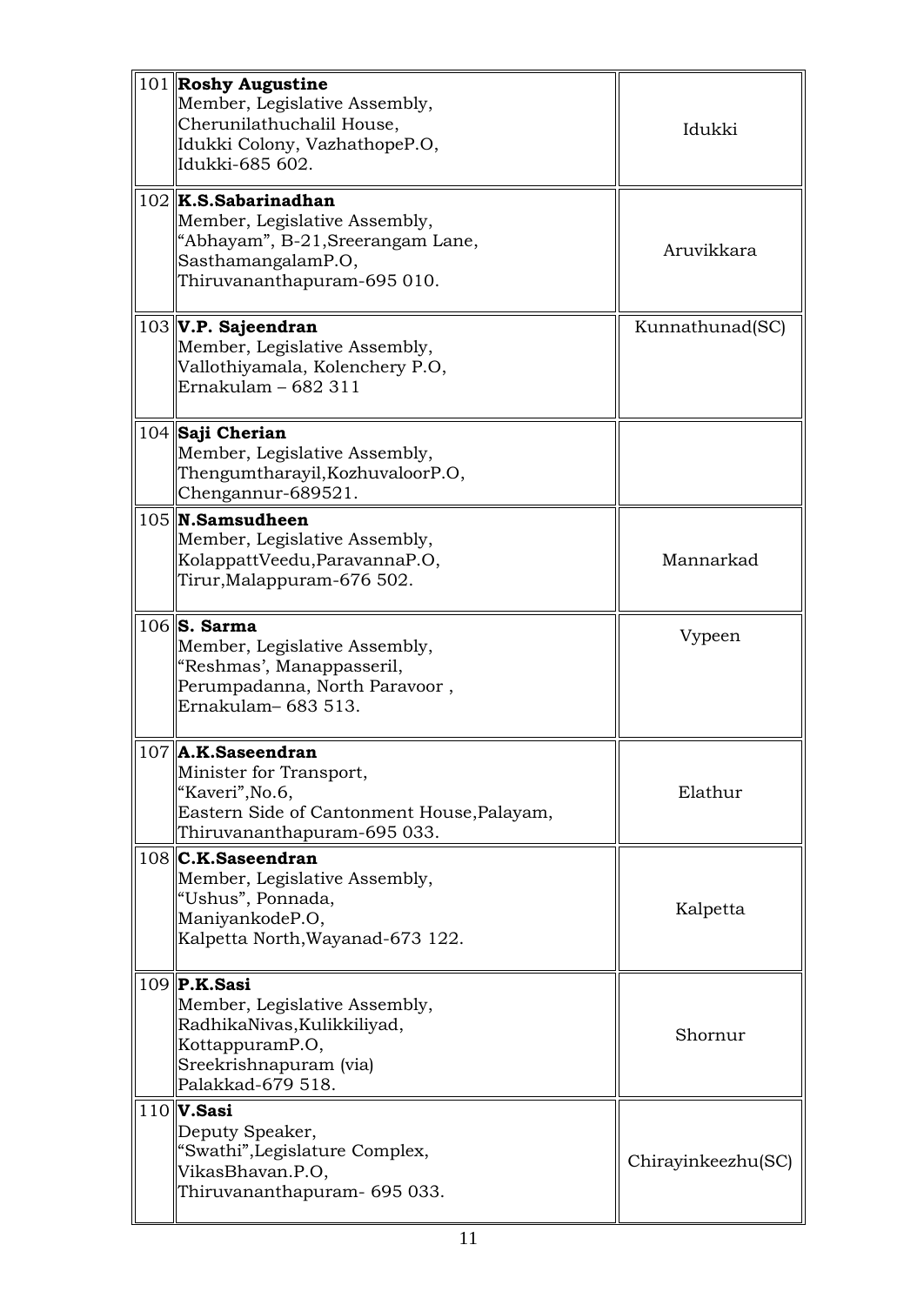| $111$ V. D. Satheesan<br>Member, Legislative Assembly,<br>"Devaragam", Kesari Junction,                                                                  | Paravur            |
|----------------------------------------------------------------------------------------------------------------------------------------------------------|--------------------|
| North Paravur, Ernakulam – 683 513                                                                                                                       |                    |
| $112$   I.B.Satheesh<br>Member, Legislative Assembly,<br>AswathyBhavan,<br>KandalaP.O, Koovalassery, Thiruvananthapuram-<br>695512.                      | Kattakkada         |
| $113$ B. Sathyan<br>Member, Legislative Assembly,<br>"Boby's Land",<br>Anupama Nagar, MuttadaP.O,<br>Thiruvananthapuram-695 025.                         | Attingal(SC)       |
| 114 Shafi Parambil<br>Member, Legislative Assembly,<br>A-17-A, New Civil Nagar,<br>Palakkad-678 001.                                                     | Palakkad           |
| $115$ K. M. Shaji<br>Member, Legislative Assembly,<br>House No.5, Alliance Greens Villa,<br>Ottathengu, Alavil.P.O,<br>Kannur-670008.                    | Azhikode           |
| $116$    <b>A.N.Shamseer</b><br>Member, Legislative Assembly,<br>Aminas, ParalP.O,<br>Thalassery, Kannur-670 671.                                        | Thalassery         |
| 117 K.K.Shailaja Teacher<br>Minister for Health and Social Justice,<br>"Nila", Near Cantonment House,<br>VikasBhavan.P.O,<br>Thiruvananthapuram-695 033. | Kuthuparamba       |
| $118$ V.S.Sivakumar<br>Member, Legislative Assembly,<br>T.C.9/2376, Sreerangam Lane,<br>Sasthamangalam P.O,<br>Thiruvananthapuram-695 010.               | Thiruvananthapuram |
| 119 P.Sreeramakrishnan<br>Speaker,<br>"Neethi", Legislature Complex,<br>VikasBhavan.P.O,<br>Thiruvananthapuram-695 033.                                  | Ponnani            |
| 120 G.Sudhakaran<br>Minister for Public Works and Registration,<br>"Nest", Near Clif House, Nanthancode,<br>Thiruvananthapuram-695 003.                  | Ambalapuzha        |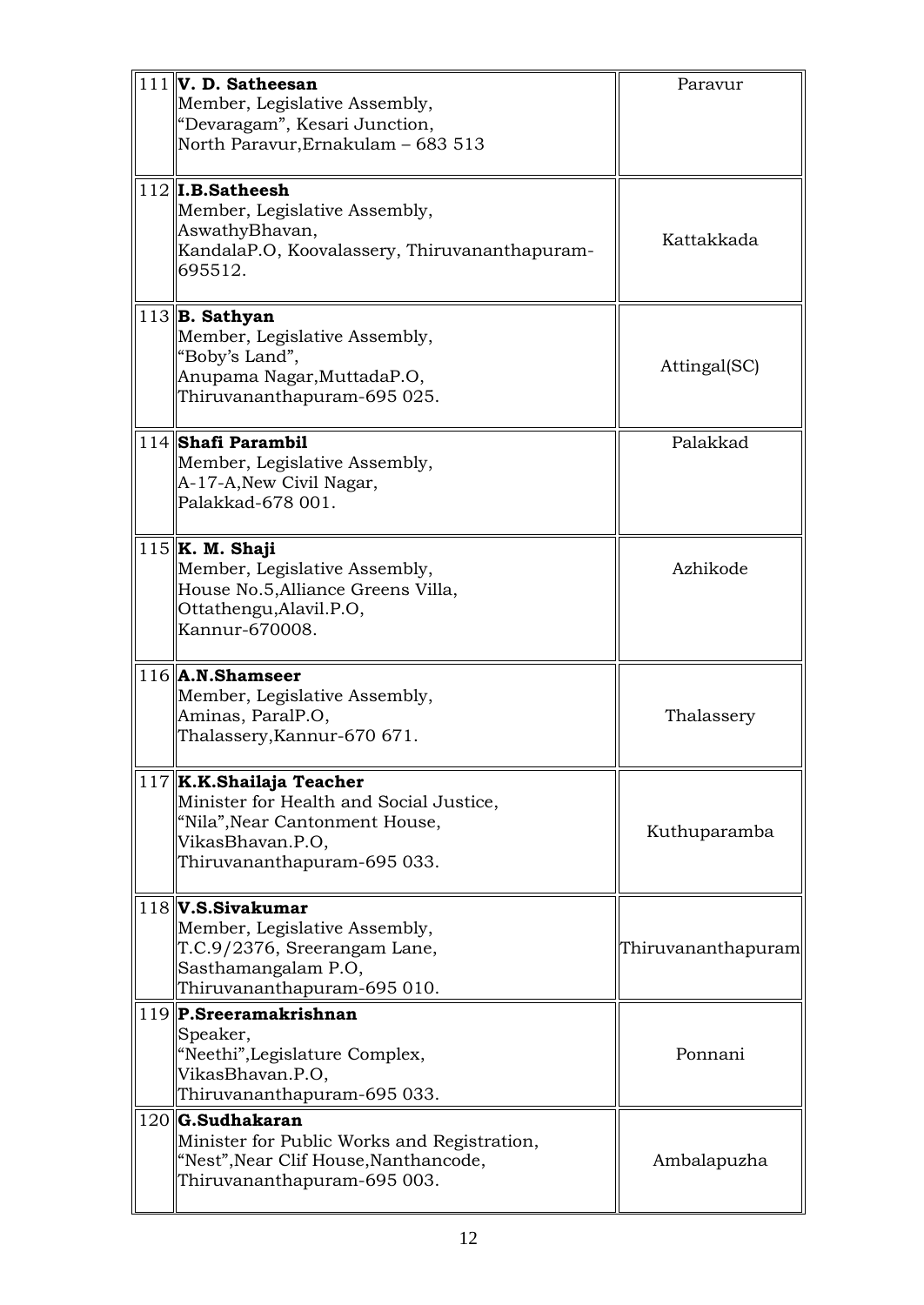| $121$ V.R.Sunil Kumar<br>Member, Legislative Assembly,<br>Vattaparambil House, Pullut.P.O,<br>Kodungallur, Thrissur-680 663.                  | Kodungallur   |
|-----------------------------------------------------------------------------------------------------------------------------------------------|---------------|
| $122$ V.S.Sunil Kumar<br>Minister for Agriculture,<br>"Grace",<br>Near Cantonment House, Vikas Bhavan,<br>Thiruvananthapuram-695 033.         | Thrissur      |
| 123 Sunny Joseph<br>Member, Legislative Assembly,<br>"Roses",Iritty.P.O,Kannur – 670 703                                                      | Peravoor      |
| 124 Kadakampally Surendran<br>Minister for Co-operation, Tourism and<br>Devaswoms,<br>Thycaud House, Vazhuthacaud,<br>Thiruvananthapuram.     | Kazhakkoottam |
| $125$   K. Suresh Kurup<br>Member, Legislative Assembly,<br>Raj Bhavan, Kizhakke Nada, Ettumanoor, Kottayam-<br>686 631.                      | Ettumanoor    |
| $126$ M. Swaraj<br>Member, Legislative Assembly,<br>Flat No.ID, Royal Sunflower,<br>MKK Nagar, Thripunithura,<br>Ernakulam-682 301.           | Thripunithura |
| $127$ E.T.Taison Master<br>Member, Legislative Assembly,<br>Elanjikkal House, Kara.P.O,<br>Thrissur-680 671.                                  | Kaipamangalam |
| 128 P.Thilothaman<br>Minister for Food and Civil Supplies,<br>"Ashoka",<br>Cliff House Compound, Nanthancode,<br>Thiruvananthapuram-695 003.  | Cherthala     |
| $129$ C. F. Thomas<br>Member, Legislative Assembly,<br>Chennickara, Angadi,<br>Changanassery, Kottayam - 686 101                              | Changanassery |
| $130$ P.T. Thomas<br>Member, Legislative Assembly,<br>Puthiyaparambil House,<br>44/1362, Vayalasserry Road,<br>PalarivattomP.O, Kochi-682 025 | Thrikkakara   |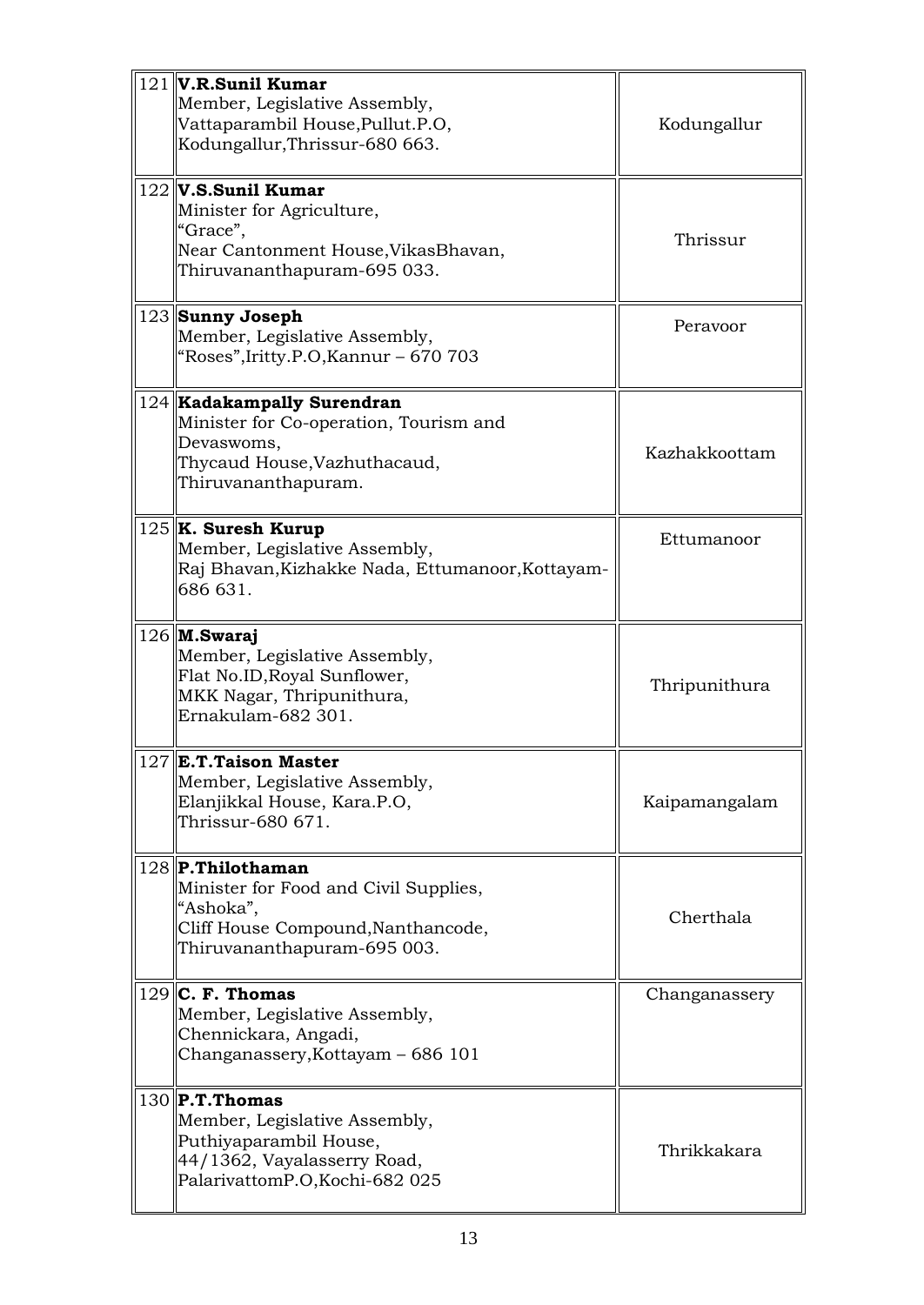| 131 Thomas Chandy<br>Member, Legislative Assembly,<br>VettikadVeedu, KalathilParambil,<br>Chennamkary, Alappuzha – 688 501            | Kuttanad   |
|---------------------------------------------------------------------------------------------------------------------------------------|------------|
| $132$ Dr.T.M. Thomas Issac<br>Minister for Finance, Coir,<br>"Manmohan Bungalow", Kowdiar,<br>Thiruvananthapuram-695 003.             | Alappuzha  |
| $133$ P. Ubaidulla<br>Member, Legislative Assembly,<br>Anakkayam P.O,Malappuram – 676 509                                             | Malappuram |
| $134$ M. Ummer<br>Member, Legislative Assembly,<br>Mampadan House,<br>Cherani, Karuvambram. P.O,<br>Manjeri, Malappuram - 676 123     | Manjeri    |
| $135$ P.Unni<br>Member, Legislative Assembly,<br>"Ayilyam", Kadamcode,<br>KaringarapullyP.O,Palakkad-678 551.                         | Ottappalam |
| 136 Veena George<br>Member, Legislative Assembly,<br>VelasserriPalamuttathu House,<br>MylapraP.O, Pathanamthitta-689671               | Aranmula   |
| $137$ K.V.Vijayadas<br>Member, Legislative Assembly,<br>KakkathoduVeeduThenari P.O, Elappully, Palakkad-<br>678 622.                  | Kongad(SC) |
| $138$  E.K.Vijayan<br>Member, Legislative Assembly,<br>E.K. House, MuthuvanaP.O,<br>PayyoliAngadi(Via), Kzhikode-673 523.             | Nadapuram  |
| 139 Pinarayi Vijayan<br>Chief Minister,<br>Cliff House,<br>Nanthancode, KowdiarP.O,<br>Thiruvananthapuram-695 003                     | Dharmadam  |
| $140$   N.Vijayan Pillai<br>Member, Legislative Assembly,<br>"Vijayasree", Madappally,<br>MukundapuramP.O,Chavara,<br>Kollam-691 585. | Chavara    |